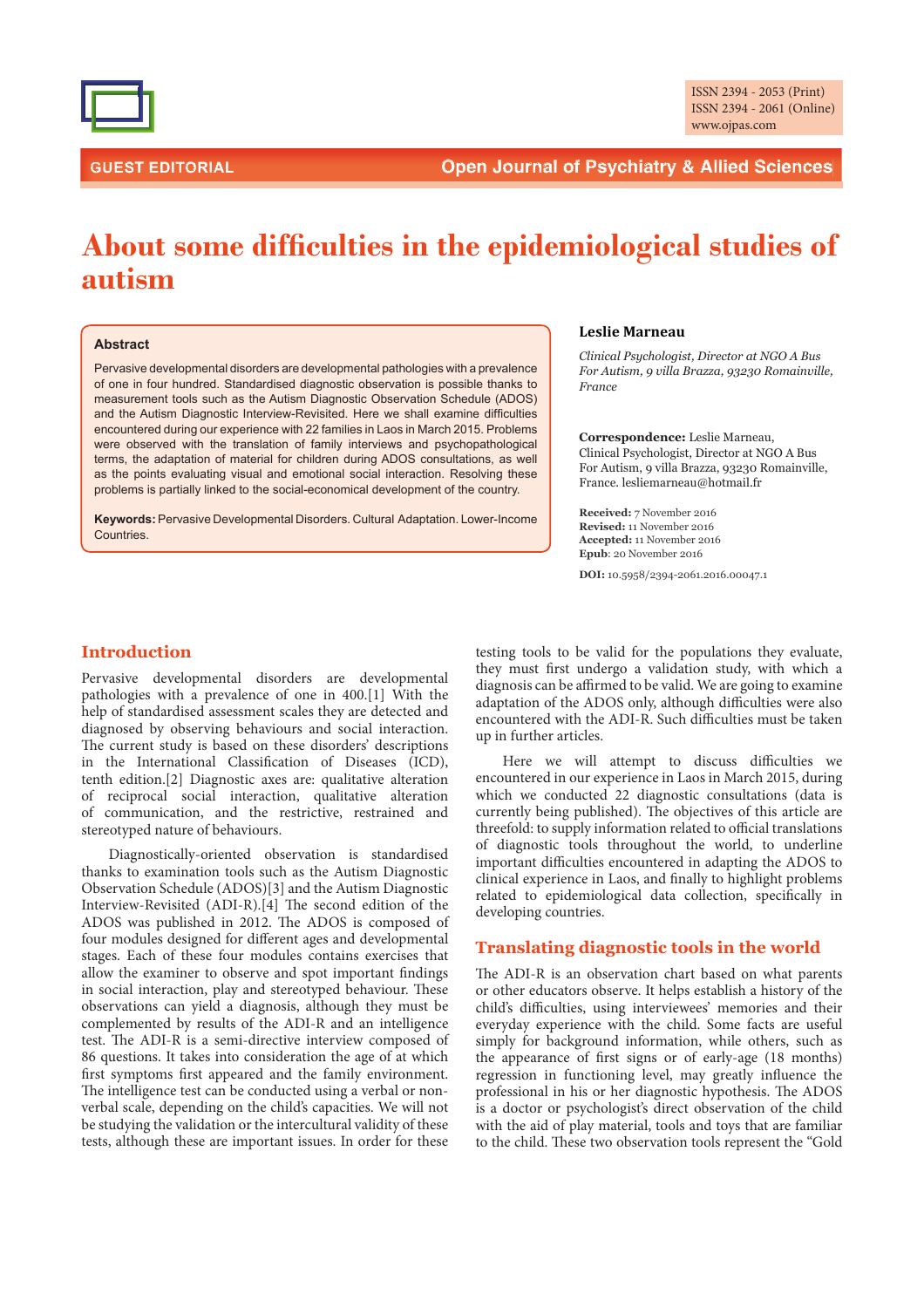Standard", meaning they are considered the international reference in establishing the validity of a fact, in this case the presence of an autistic disorder. Their validation requires a translation supervised by a scientific committee. Translations are currently available in 18 languages for the ADI-R and 22 languages for the ADOS. These translations do not signify clinical validation.

Conducting the ADI-R brings to light difficulties specific to translation. Our team provided for use of a translator for family interviews. In addition to the translator's presence possibly influencing parents' responses, technical complications were also apparent. Prior work with the translator was therefore necessary to decide on terms to use for diagnosis, with important matters such as the difference between general developmental delay and developmental disorders not being apparent in the Lao language at first sight and not being understood by families. Links must be established between vocabularies of families, the translator and the professional. This difficulty must be seen in connection with the country's level of development: the general level of education and sensitivity to disability is closely linked. It can thus be said that families from rural areas with little access to information have greater difficulties understanding the terms of the ADI-R as they are used for diagnosis and explaining a child's difficulties. Work on local cultural representations of concepts used in the evaluation process is therefore necessary in order to make these concepts more accessible.

# **Cultural adaptation of screening tools**

The diagnosis of autism is done via observation by doctors and psychologists and their judgements on the child's use of the different objects he or she is presented with. From our personal experience in Laos, we were able to define three major axes upon which to work towards adapting the ADOS. Slight modifications can take place on any one observation point without being truly significative. We replaced, for example, the toy on wheels, which is usually a dog or a cow in the original test, with a locally-made coconut turtle, which is more likely to be encountered in the child's everyday reality. We believe, nevertheless, the following axes to be of fundamental importance.

#### *First axis: Free play, interactive play, demonstration tasks, pretend play with use of a doll*

The first point is an observation of the child's free play. Several toys are placed at the child's disposal in the room when he enters, without any specific instructions being given. The child is free to use the toys entirely, partially or not at all. The first aim is to see whether the child is interacting and how. The second aim is linked to knowledge of the objects, since the child is expected to use the toys in a symbolic or functional manner. That said, a child may be unable to use these objects, not because of a cognitive deficit, but due to surprise, fear or ignorance of the object's function. A lack of interest can therefore be misinterpreted. Children from rural areas do not have access to the type of toys mentioned in the ADOS. Reactions of pronounced fear or indifference may be observed without being able to know if it is a symptom. At least three children left the examination room in a clear state

of distress at the sight of the doll. In interviews with parents, games of pretend play were understood to be the use of real and functional tools to mimic an action on an object that is also real. For the ADOS, the pretend play game is about the child's ability to complete a fictional action, and is often done with a miniature reproduction of an object (for example a dollhouse tea set), or even without an object at all (such as using one's hand as a telephone). A redefinition of the concept at the time of interview may end up being necessary to obtain desired information.

The assessment point involving holding a birthday party turned out to be completely undoable in the vast majority of cases. For this assessment, a birthday cake and candles are built out of modelling clay with the aim of organising a party for the doll. We encountered two major obstacles. The first was the children's ignorance of the material (doll and clay). The second was ignorance of the ritual (blowing out birthday candles), which is typically Western. Only children with access to television could understand this ritual.

#### *Second axis: Evaluation of eye contact and personto-person facial expressions*

This assessment category evaluates the quality of reciprocal social interactions, which is the first diagnostic axis for autistic disorders. It covers evaluation of visual contact, including the duration of visual contact, quality of facial expressions directed toward others with the aim of expressing emotion, as well as use of visual contact during social interaction.

These behaviours and their observations are strongly influenced by cultural habits of gaze, means of nonverbal communication and emotional expression, as Sebastian Miellet *et al*'s<sup>[5]</sup> work has shown with regard to cultural aspects of emotional expression and understanding. In European countries, avoiding eye contact is one of the primary signs of autistic disorders, noticed by parents and seen as a major red flag in a young child's assessment. Among the general population avoiding eye contact is seen as a sign of uneasiness or social difficulties, both for children and adults. In other cultures, and especially those of Asian countries, avoiding eye contact carries a positive social meaning. The normal-pathological divide for this trait may then be different for an observer from an Asian culture. Such a difference can impact data for milder autistic disorders. Its study would potentially shed light on neurological mechanisms linked to the autistic person's gaze and how it is influenced by the person's environment. In clinical activity, we encountered difficulties in classifying this trait, since differences in eye contact between autistic and non-autistic children was insignificant.

#### *Third axis: Specific or idiosyncratic use of tonality*

This category explores language-related pathological aspects, particularly intonations in language prosody. Lao, like many Asian languages, is a tonal language. One of the assessment points examines language anomalies, including those related to tonality of speech. However, with this assessment point having been standardised in relation to non-tonal languages, its observation cannot be adapted to a tonal language. Furthermore, a linguistic study is necessary for every translation and adaptation of the ADOS in order to